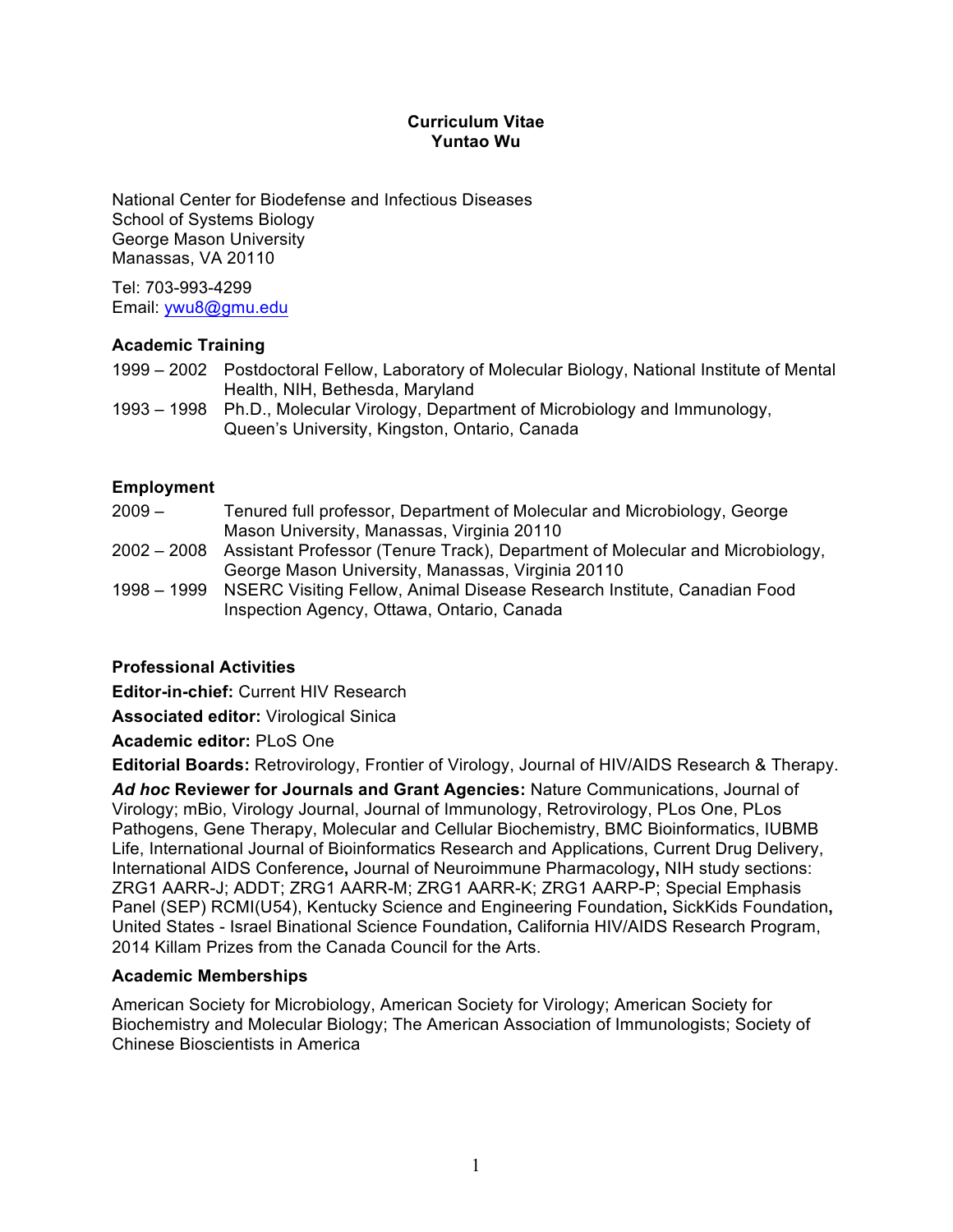# **Selected Research Publications**

# **2019**

- 1. Liu, Y., Y. Fu, Q. Wang, M. Li, Z. Zhou, D. Dabbagh, C. Fu, H, Zhang, S. Li, T. Zhang, J. Gong, X. Kong, W. Zhai, J. Su, J. Sun, Y. Zhang, X. Yu, Z. Shao, F. Zhou\*, **Y. Wu\*** & X. Tan\*. 2019, Proteomic profiling of HIV-1 infection of human CD4 T cells identifies PSGL-1 as an HIV restriction factor. *Nature Microbiology*, 4, DOI:10.1038/s41564-019-0372-2
- 2. He, S., Y. Fu, J. Guo, M. Spear, J. Yang, B. Trinité, C. Qin, S. Fu, Y. Jiang, Z. Zhang, J. Xu, H. Ding, D. N. Levy, W. Chen, E. Petricoin III, L. A. Liotta, H. Shang, **Y. Wu**. 2019, Cofilin hyperactivation in HIV infection and targeting the cofilin pathway using an anti-a4b7 integrin antibody. *Science Advances* 5(1), eaat7911. DOI: 10.1126/sciadv.aat7 911

# **2018**

- 3. Perez, S., A. Johnson, S. Xiang, J. Li, B. T. Foley, L. Doyle-Meyers, A. Panganiban, A. Kaur, R. S. Veazey, 2018, **Y. Wu**, and B. Liang. Persistence of SIV in the brain of SIVinfected Chinese rhesus macaques with or without antiretroviral therapy. *J. Neurovirology*, 24(1): 62-74
- 4. Wang, R., Zhang, X., H. Ding, Y. Qiao, X. Han, W. Geng, G. Guan, H. Cui, B. Zhao, **Y. Wu**, G. Liang and H. Shang. 2018. AID recruits the RNA exosome to degrade HIV-1 nascent transcripts through interaction with the Tat-PTEFb-TAR RNP complex. *FEBS Letters*, 592:284-293.
- 5. Meltzer, B., D. Dabbagh, J. Guo, F. Kashanchi, M. Tyagi, **Y. Wu**. 2018. Tat controls transcriptional persistence of unintegrated HIV genome in primary human macrophages. *Virology*, 518:241-252.

# **2017**

- 6. Yi, F., J. Guo, D. Dabbagh, M. Spear, S. He, K. Kehn-Hall, J. Fontenot, Y. Yin, M. Bibian, C. M. Park, K. Zheng, H. Park, V. Soloveva, D. Gharaibeh, C. Retterer, R. Zamani, M. L. Pitt, J. Naughton, Y. Jiang, H. Shang, R. M. Hakami, B. Ling, J. A. T. Young, S. Bavari, X. Xu, Y. Feng, and **Y. Wu**. 2017. Discovery of Novel Small Molecule Inhibitors of LIM Domain Kinase for Inhibiting HIV-1. *J. Virol.* doi: 10.1128/JVI.02418-16
- 7. Wang, Z., T. Wu, M. Ma, Z. Zhang, Y. Fu, J. Liu, J. Xu, H. Ding, X. Han, Z. Chu, **Y. Wu,** H. Shang, and Y. Jiang. 2017. Elevated IP-10 and its receptor CXCR3 impair NK cell function during HIV infection. *J. Leukocyte Biology* 102: 163–170. DOI: 10.1189/jlb.5A1016-444R.
- 8. Li, Q., W. Li, W. Yin, J. Guo, Z. Zhang, D. Zeng, X. Zhang; **Y. Wu\***, X. Zhang\*, and Z. Cui\*. 2017. Single-Particle Tracking of Human Immunodeficiency Virus Type 1 Productive Entry into Human Primary Macrophages. *ACS Nano*. DOI: 10.1021/acsnano.7b00275 (\**Co-corresponding author*)

### **2016**

- 9. Guo, J., and **Wu, Y**. 2015. Genistein as an antioxidant and use in treating HIV infection. In: *HIV/AIDS: Oxidative Stress and Dietary Antioxidants.* Victor R. Preedy and Ronald R. Watson, eds. Elsevier.
- 10. Ma Y, He Z, Tan T, Li W, Zhang Z, Song S, Zhang X, Hu Q, Zhou P, **Wu Y**, Zhang XE, Cui Z. 2016. Effects Real-Time Imaging of Single HIV-1 Disassembly with Multicolor Viral Particles. *ACS Nano* 10(6):6273-82. DOI: 10.1021/acsnano.6b02462.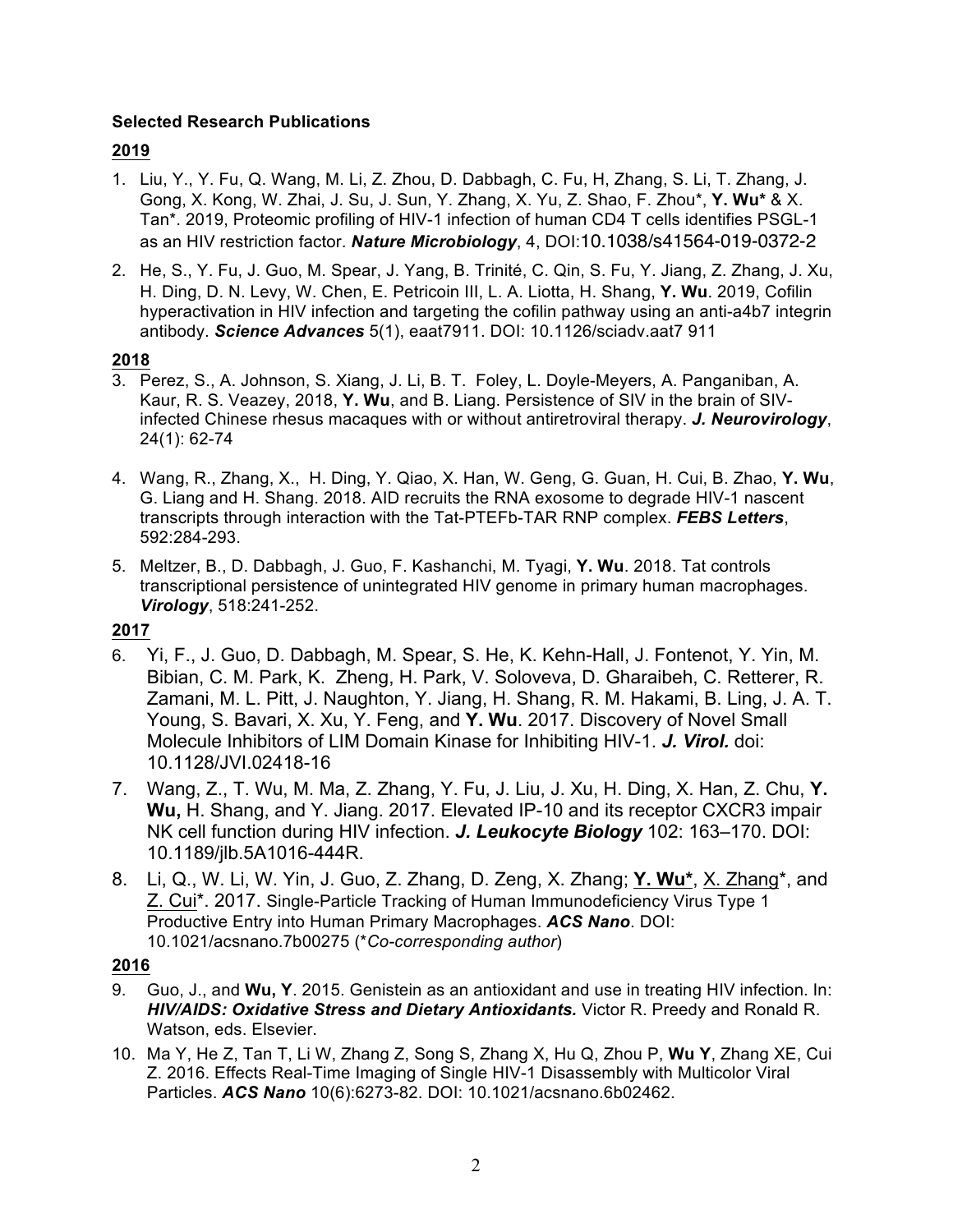# **2015**

- 11. Yin, Y., K. Zheng, N. Eid, S. Howard, J. Jeong, F. Yi, J. Guo, C. M. Park, M. Bibian, W. Wu, P. Hernandez, H. Park, **Y. Wu**, J. Luo, P. V. LoGrasso, and Y. Feng. 2015. Bis-aryl Urea Derivatives as Potent and Selective LIM Kinase (Limk) Inhibitors. *J. Med. Chem.***,** *58* (4), pp 1846–1861**. DOI:** 10.1021/jm501680m.
- 12. Liang H., Toro R, **Wu Y,** Guo J. 2015. Effects of Tadalafil and Sildenafil on HIV Infection *in vitro*. *J Hum Virol Retrovirol* 2(1): 00030. DOI: 10.15406/jhvrv.2015.02.00030
- 13. Iordanskiya, S., R. V. Duynea, G. C. Sampeya, C. M. Woodsona, K. Frya, M. Saifuddina, J. Guo, **Y. Wu**, F. Romerio, F. Kashanchi. 2015, Therapeutic doses of irradiation activate viral transcription and induce apoptosis in HIV-1 infected cells. *Virology,* 485:1-15. DOI: 10.1016/j.virol.2015.06.021
- 14. **Wu, Y**. 2015. Flow Cytometry-based quantification of HIV-induced T cell chemotactic response. In: *Methods in Molecular Biology: Chemotaxis (2nd)*. Tian Jin and Dale Hereld, eds. Humana Press Inc.
- 15. Guendel I., B. W. Meltzer, A. Baer, S. Dever, K. Valerie, J. Guo, **Y. Wu**, K. Kehn-Hall. 2015. BRCA1 functions as a novel transcriptional cofactor in HIV-1 infection**.** *Virology Journal*  $12.40$

# **2014**

- 16. **Wu, Y.** 2014. Actin**.** In: *Encyclopedia of AIDS.* Thomas J. Hope, Mario Stevenson, and Douglas Richman, eds. Springer. DOI 10.1007/978-1-4614-9610-6\_71-1.
- 17. **Wu, Y.** 2014. Cofilin/Traficking. In: *Encyclopedia of AIDS.* Thomas J. Hope, Mario Stevenson, and Douglas Richman, eds. Springer. DOI 10.1007/978-1-4614-9610-6\_69-1.
- 18. Spear M. **and Wu, Y.** 2014. Arp2/3. In: *Encyclopedia of AIDS.* Thomas J. Hope, Mario Stevenson, and Douglas Richman, eds. Springer. 2014. DOI 10.1007/978-1-4614-9610- 6\_71-1.
- 19. Xu, G. J. Guo, and **Y. Wu**. 2014. Chemokine receptor CCR5 antagonist maraviroc: medicinal chemistry and clinical applications. *Current Topics in Medicinal Chemistry* 14:1504-14.
- 20. Spear M, and **Y. Wu.** 2014. Viral exploration of actin: force-generation and scaffolding functions in viral infection. *Virologica Sinica* 29(3):139-147 (Invited review)
- 21. Spear, M, J. Guo, A. Turner, D. Yu, W. Wang, Xi. Hu, J. Kuhn, **Y. Wu**. 2014: HIV-1 triggers WAVE2 phsphorylation in primary CD4 T cells and macrophages, mediating Arp2/3 dependent nuclear migration. *J Biol Chem* 289(10):6949-59*.*

# **2013**

- 22. Spear, M., J. Guo, and **Y. Wu**. 2013. Novel anti-HIV therapeutics targeting chemokine receptors and actin regulator pathways (Invited review). *Immunological Review* 256(1):300-312.
- 23. Hawley, T., M. Spear, J. Guo, and **Y. Wu**. 2013: Inhibition of HIV replication in vitro by clinical immunosuppressants and chemotherapeutic agents. *Cell & Biosciences* 3:22.
- 24. Guo, J., X. Xu, T. Rasheed, D. Yu, H. Liang, F. Yi, T. Hawley, T. Jin, B. Ling, and **Y. Wu.** 2013. Genistein interferes with SDF-1 and HIV-mediated actin dynamics and inhibits HIV infection of resting CD4 T cells. *Retrovirology* 10:62.

### **2012**

25. Li, Z., J. Guo, **Y. Wu**, and Q. Zhou. 2012. The BET bromodomain inhibitor JQ1 activates HIV latency through antagonizing Brd4 inhibition of Tat-transactivation. *Nucl Acids Res*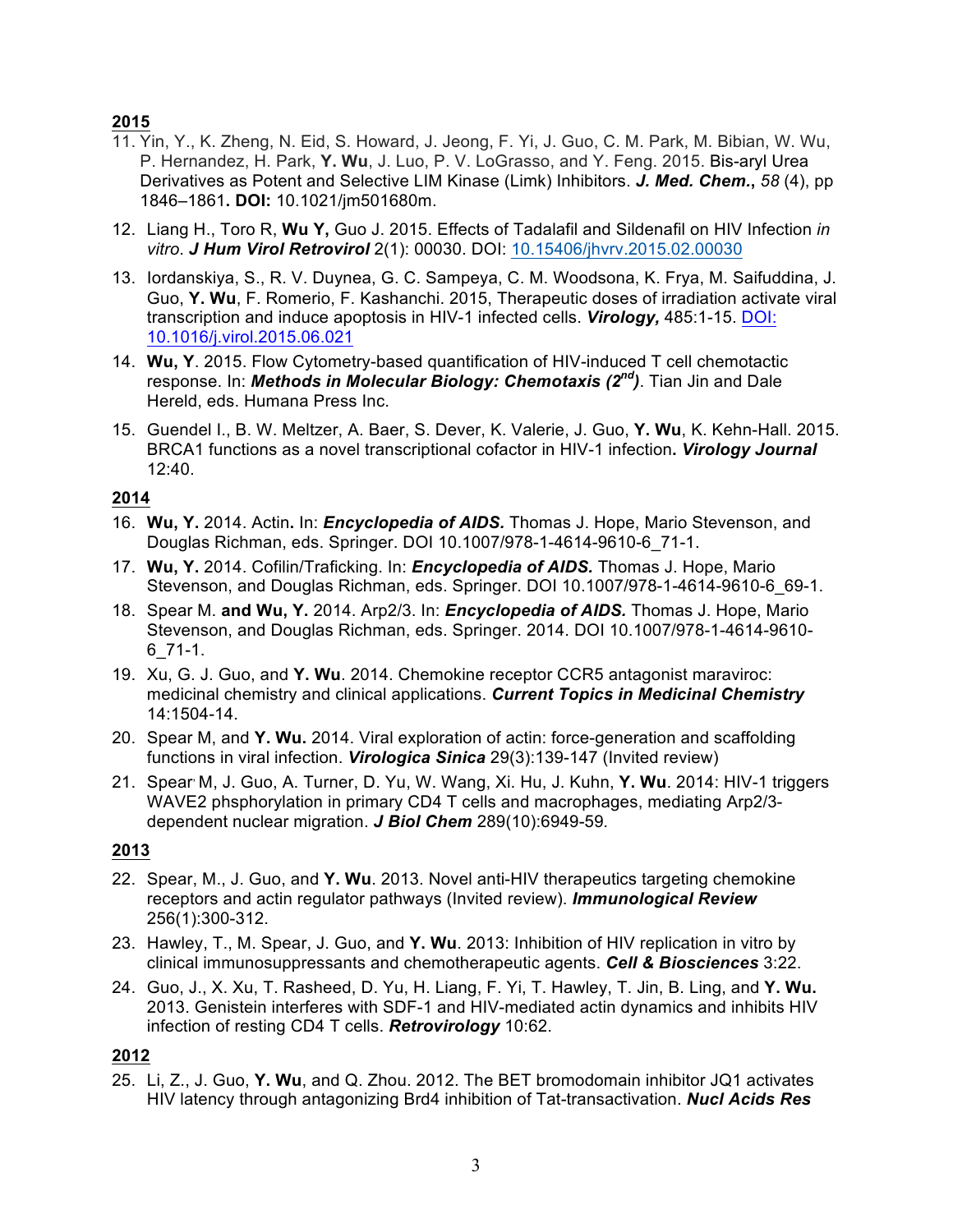DOI:10.1093/nar/gks976.

- 26. Guo, J., X. Xu, W. Yuan, T. Jin, **Y. Wu**. 2012. HIV gp120 is an aberrant chemoattractant for blood resting CD4 T cells. *Current HIV Research* 19(8):636-42.
- 27. Wang, W., J. Guo, D. Yu, P. J. Vorster, W. Chen, and **Y. Wu**. 2012. A dichotomy in cortical actin and chemotactic actin activity between human memory and naïve T cells contributes to their differential susceptibility to HIV-1 infection. *J Bio Chem* 287:35455-35469.
- 28. Spear, M. J. Guo, and **Y. Wu**. 2012. The trinity of the cortical actin in the initiation of HIV-1 infection. *Retrovirology* 9:45.
- 29. Xu, X., J. Guo, P. Vorster, and **Y. Wu.** 2012. Involvement of LIM Kinase 1 in actin polarization in human CD4 T cells. *Communicative & Integrative Biology* 5(4). Jully/August 2012.

# **2011**

- 30. Guo, J., W. Wang, D. Yu, **Y. Wu**. 2011. Spinoculation triggers dynamic actin and cofilin activity facilitating HIV infection of transformed and resting CD4 T cells. *J Virol* 85:9824-33.
- 31. Vorster, J. P., J. Guo, A. Yoder, W. Wang, Y. Zheng, X. Xu, D. Yu, Spear, M, **Y. Wu**. 2011. LIM Kinase 1 Modulates Cortical Actin and CXCR4 Cycling and is Activated by HIV-1 to Initiate Viral Infection. *J Bio Chem* 286:12554-12564.
- 32. Yoder, A., D. Yu, Z. Cai, X. Zhang, J. Guo, and **Y. Wu**. 2011. Effect of microtubule modulators on HIV-1 infection of transformed and resting CD4 T cells. *J Virol* 85 (6): 3020- 4.

# **2010**

- 33. Maruyama, T., J. Li, J. P. Vaque, J. E. Konkel, W. Wang, B. Zhang, P. Zhang, B. F. Zamarron, D. Yu, **Y. Wu**, Y. Zhuang, J. S. Gutkind & W. Chen. 2010. Control of the Differentiation of Regulatory T Cells and TH17 Cells by the DNA-binding Inhibitor Id3. *Nature Immunology* DOI:10.1038/ni.1965.
- 34. Guo J., C. Enos, **Y. Wu**. 2010. Specific Marking of HIV-1 Positive Cells using a Revdependent Lentiviral Vector Expressing the Green Fluorescent Protein. *J Vis Exp* 43. http://www.jove.com/index/details.stp?id=2198, DOI: 10.3791/2198
- 35. **Wu, Y.** 2010. Chemokine Control of HIV Infection: Beyond a Binding Competition. *Retrovirology* 7:86.
- 36. Wang, Z., Z. Tang, Y. Zheng, D. Yu, M. Spear, S. R. Iyer, B. Bishop, and **Y. Wu**. 2010. Development of a Non-integrating Rev-dependent Lentiviral Vector Carrying Diphtheria Toxin A Chain and Human TRAF6 to Target HIV Reservoirs. *Gene Therapy* DOI:10.1038/gt.2010.53

# **2009**

- 37. **Wu, Y** and A. Yoder. 2009. Chemokine Coreceptor Signaling in HIV-1 Infection and Pathogenesis. *PLoS Pathogens* 5(12): e1000520.
- 38. Yu, D., W. Wang, A. Yoder, M. Spear and **Y. Wu**. 2009. The HIV Envelop but not VSV-G Glycoprotein is Capable of Mediating HIV Latent Infection of Resting CD4 T Cells. *PLoS Pathogens* 5(10): e100633.
- 39. Iyer, S., D. Yu, A. Biancotto, L. B. Margolis, **Y. Wu**. 2009. Measurement of HIV-1 Preintegration Transcription Using the Rev-dependent Rev-CEM Cell Reveals a Sizable Transcribing DNA Population Comparable with that of Proviral Templates. *J Virol* 83:8662- 73.
- 40. **Wu, Y**. 2009. The Co-receptor Signaling Model of HIV-1 Pathogenesis in Peripheral CD4 T cells. *Retrovirology 6:41* (highly accessed).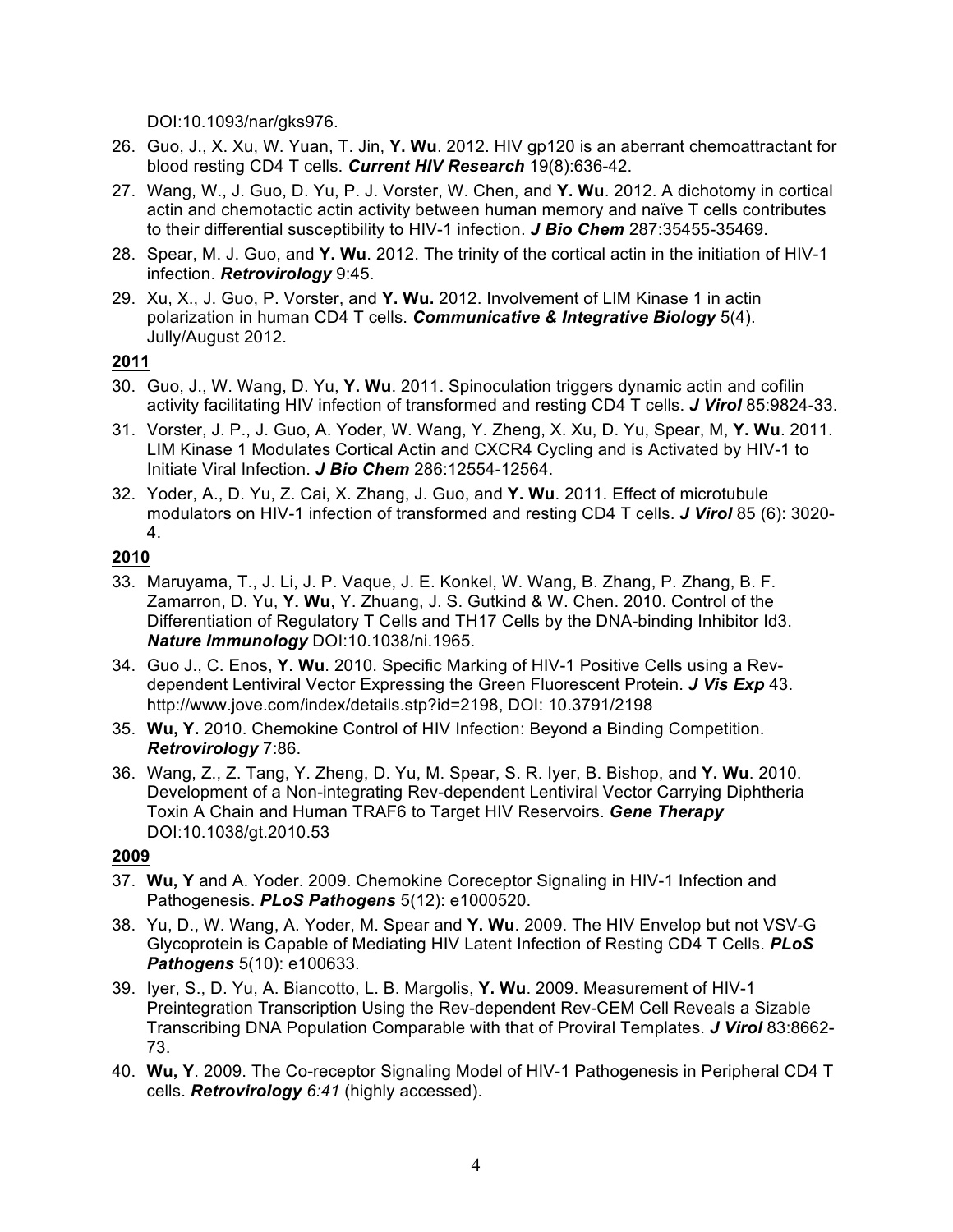- 41. **Wu, Y**. 2009. Chemokine Receptor Signaling and HIV Infection. In: *Methods in Molecular Biology: Chemotaxis.* Tian Jin and Dale Hereld, eds. Humana Press Inc.
- 42. **Wu, Y**., A. Yoder, D. Yu, W. Wang, J. Liu, T. Barrett, D. Wheeler, K. Schlauch. 2008. Cofilin activation in peripheral CD4 T cells of HIV-1 infected patients: a pilot study. *Retrovirology 5:95.*

#### **2008**

- 43. **Wu, Y.** 2008. The second chance story of HIV-1 DNA: Unintegrated? Not a problem! *Retrovirology* 5:61 (Invited Commentary).
- 44. Yoder, A., D. Yu, L. Dong, S. R. Iyer, X. Xu, J. Kelly, J. Liu, W. Wang, P. J. Vorster, L. Agulto, D. A. Stephany, J. N. Cooper, J. W. Marsh and **Y. Wu**. 2008. HIV-1 envelope-CXCR4 interaction activates cofilin to overcome cortical actin restriction in resting CD4 T cells*. Cell 134:782-792.*

#### *(Evaluated by Faculty 1000 Biology for essential reading, and Faculty 1000 Medicine for recommended reading)*

- 45. Young, J., Z. Tang, Q. Yu, D. Yu, and **Y. Wu**. 2008. Selective killing of HIV-1-positive macrophages and T cells by a Rev-dependent lentivirus carrying *anthrolysin O* from *Bacillus anthracis***.** *Retrovirology* 5:36.
- 46. Kelly, J., H. Beddall, D. Yu, J. W. Marsh and **Y. Wu**. 2008. Persistence of transcriptional activity from non-integrated HIV-1 DNA in macrophages. *Virology* 372(2), 300-12.

#### **2007 & before**

- 47. Amarnath, S., L. Dong, J. Li, **Y. Wu** and W. Chen. 2007. Endogenous TGF-beta activation by reactive oxygen species is key to Foxp3 induction in TCR-stimulated and HIV-1 infected human CD4+CD25- T cells. *Retrovirology* 4:57.
- 48. **Wu, Y**., M. H. Beddall and J. W. Marsh 2007. Rev-dependent indicator T cell line. *Current HIV Research* 5(4), 394-402.
- 49. **Wu, Y.,** M. H. Beddall and J. W. Marsh. 2007. Rev-dependent expression vector. *Retrovirology* 4:12 (*highly accessed*).
- 50. Carstens, E. B and **Y. Wu.** 2007. No single homologous region is essential for DNA replication of the baculovirus *Autographa californica multiple nucleopolyhedrovirus. J Gen Virol.* 88,114-122.
- 51. **Wu, Y.** 2004**.** HIV-1 gene expression: lessons from provirus and non-integrated DNA. *Retrovirology* 1:13 (highly accessed).
- 52. **Wu, Y.** and J. Marsh. 2003**.** Gene transcription in HIV infection. *Microbes and Infection* 5,1023-27.
- 53. **Wu, Y.** and J. W. Marsh. 2003. Early transcription from nonintegrated DNA in human immunodeficiency virus infection. *J Virol* 77(19), 10376-10382.
- 54. **Wu, Y.** and J. W. Marsh. 2001. Selective transcription and modulation of resting T cell activity by preintegrated HIV DNA. *Science* 293(5534), 1503-6.
- 55. **Wu, Y.**, G. Liu and E. B. Carstens. 1999. Replication, integration, and packaging of plasmid DNA following cotransfection with baculovirus viral DNA. *J Virol* 73(7), 5473-80.
- 56. **Wu, Y.** and E. B. Carstens. 1998. A baculovirus single-stranded DNA binding protein, LEF-3, mediates the nuclear localization of the putative helicase P143. *Virology* 247(1), 32-40.
- 57. **Wu, Y.** and E. B. Carstens. 1996. Initiation of baculovirus DNA replication: early promoter regions can function as infection-dependent replicating sequences in a plasmid- based replication assay. *J Virol* 70(10), 6967-72.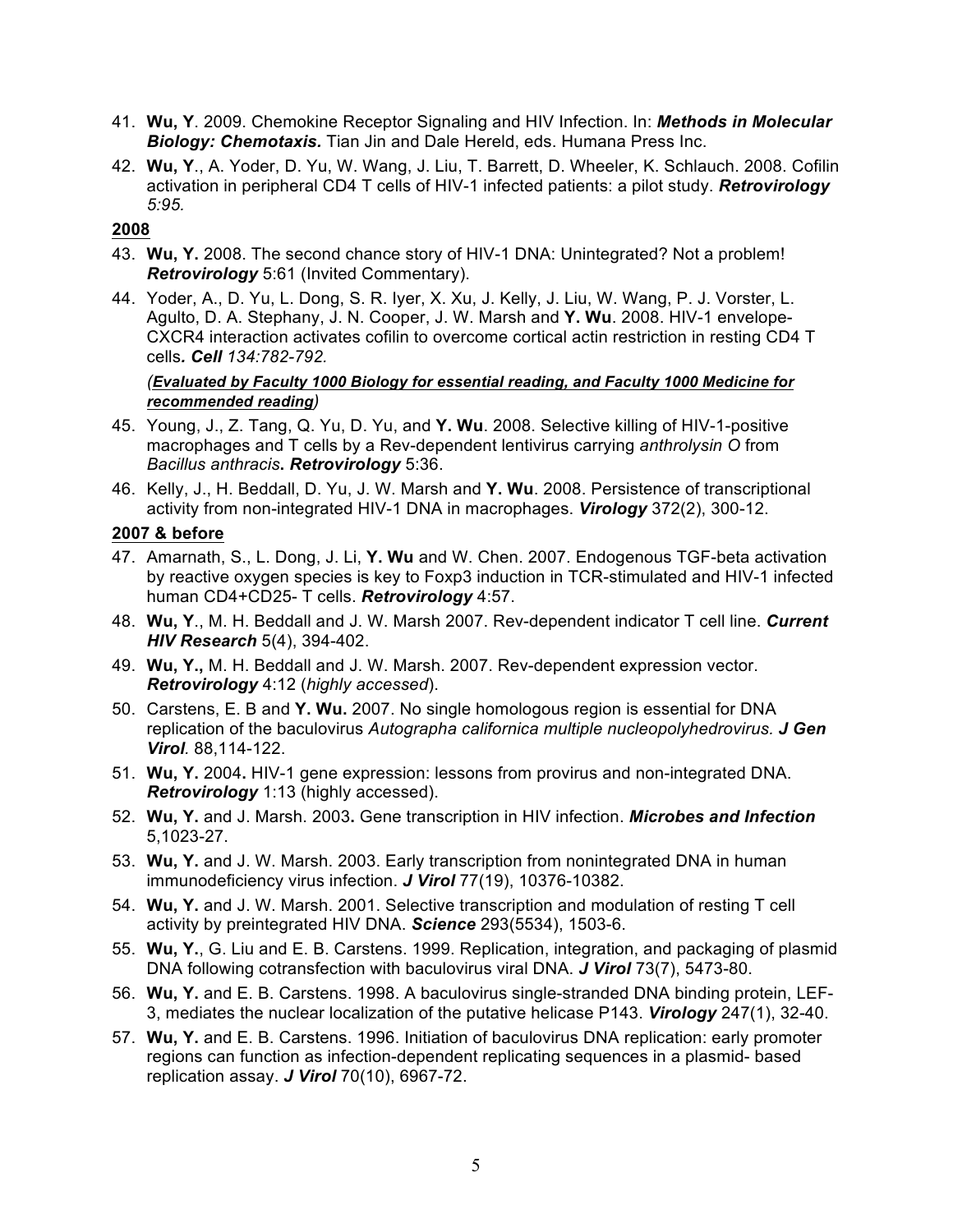- 58. **Wu, Y**. and Y. Cai. 1993. Fast clinical hepatitis B virus DNA detection using biotinylated oligonucleotide. *Virologica Sinica* 8, 310-315.
- 59. Fong, Q., **Y. Wu**, and Y. Cai. 1993. Fast clinical hepatitis B virus DNA detection using PCR and biotinylated oligonucleotide. *Virologica Sinica* 9, 261-265.
- 60. **Wu, Y**., L. Ke, and Y. Cai. 1992. Identification of *Prodenia litura* Nuclear Polyherosis Virus genes with Sandwich hybridization. *Virologica Sinica* 7, 63-68.
- 61. **Wu, Y**. and Q. Fong. 1989. New advancement in non-isotopic labeling of nuclear acid probes. *Medicine Abroad* (Molecular Biology) 11, 101-104.
- 62. **Wu, Y**., and Y. Cai. 1989. Polyhedrin gene mapping and gene homology analysis of

#### **Research Grants**

# **R01 MH102144 05/01/2014 – 04/30/2019**

NIMH/NIH: **\$3,300,000** total cost Role: Principal Investigator

*Validation of the Rev-dependent vector for targeting SIV macrophage reservoirs*

This NIMH-supported R01 grant is to develop an HIV/SIV Rev-dependent vector carrying therapeutic genes to target viral reservoirs.

**R03 AI110174 09/01/2014 – 08/31/2016**

NIAID/NIH: **\$140,000** total cost Role: Principal Investigator

*Development of a novel HIV-1 nuclear localization assay*

With this NIAID-supported R03 grant, we were successful in developing a novel HIV-1 nuclear localization assay.

# **R03 AI093157 07/01/2011 – 06/30/2013**

NIAID/NIH: **\$150,000** total cost Role: Principal Investigator

*Development of an HIV Rev-dependent dual-reporter cell for anti-HIV drug screening*

With this NIAID-supported R03 grant, we were successful in developing a dual-reporter cell for anti-HIV drug screening.

### **R01 AI081568 07/01/2009 – 06/30/2013**

NIAID/NIH: **\$1,500,000** total cost Role: Principal Investigator

*Regulation of cofilin activation in HIV-1 infection of resting CD4 T cells*

This NIAID-supported R01 grant was to study cofilin activation in HIV infection of resting CD4 T cells. We mapped the signaling pathways and identified the phosphatases that are responsible for cofilin activation. We also mapped the signaling domains on the HIV-1 envelope.

# **R21 AI069981 04/01/2007 - 03/31/2010**

NIAID/NIH: **\$340,000** total cost Role: Principal Investigator